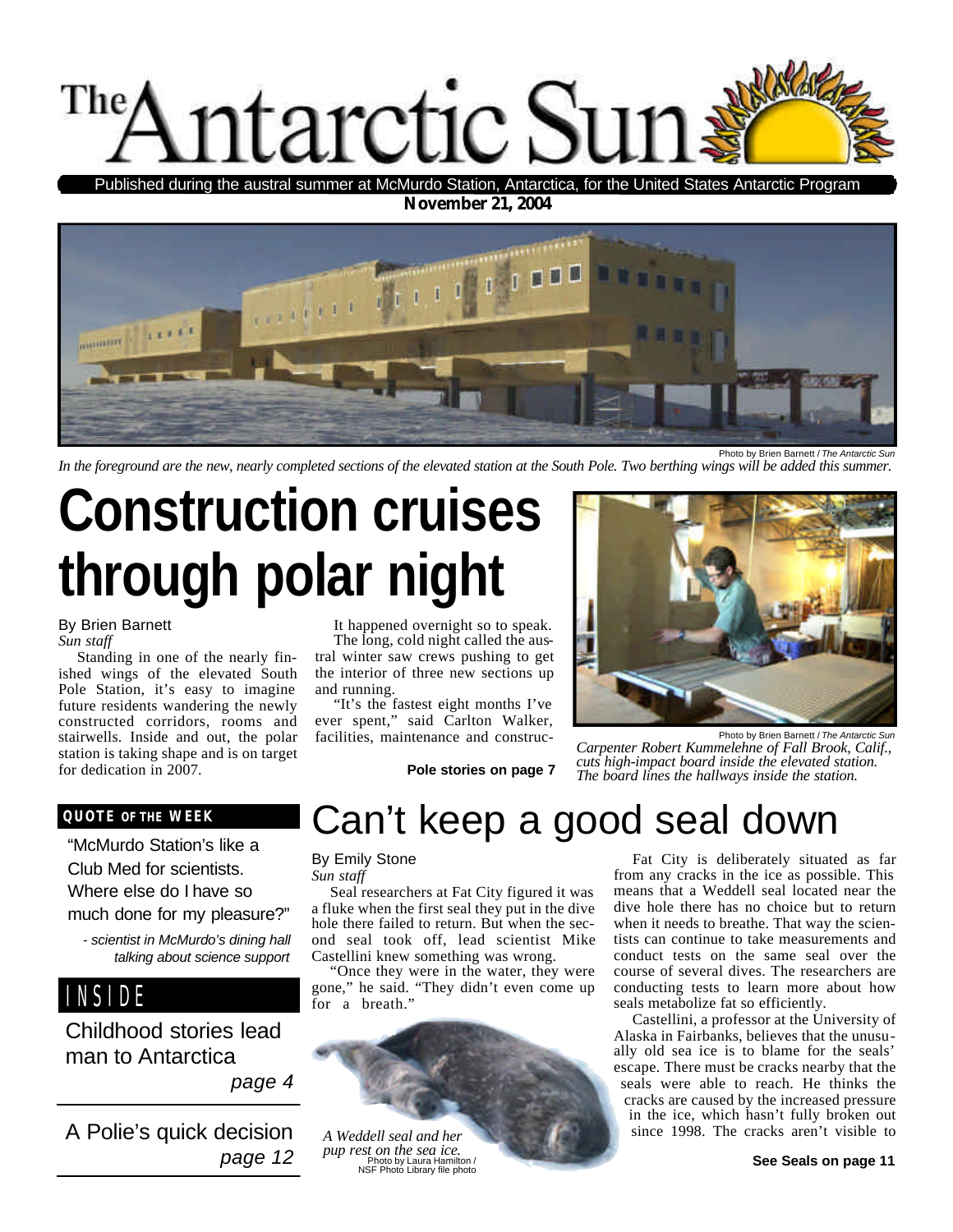

**McMurdo Bowling Alley** Number of lanes: **2** Date opened: **July 19, 1961** First ball thrown by: **CDR James J. Brosnahan, commanding officer of NAF McMurdo Station** Ceremonial pins: **toy stuffed penguins used for dedication ceremony** Cost today: **\$2 to bowl, \$1 for shoes** Number of teams in league play now: **30** Name of runoff for the losers: **Toilet Bowl** Why it's special (besides being in Antarctica): **has manual pinsetters** Pin weight: **2lbs / 1kg** Average ball weight: **13lbs / 6kg Cold, hard facts**

Average weight a pinsetter lifts per game: **1,040lbs / 472kg**

Why they tell you this: **they want to be tipped**

*source: Pictures and signs at the bowling alley.*

*The Antarctic Sun* is funded by the National Science Foundation as part of the United States Antarctic Program (OPP-000373). Its primary



audience is U.S. Antarctic Program participants, their families, and their friends. NSF reviews and approves material before publication, but opinions

and conclusions expressed in *The Sun* are not necessarily those of the Foundation.

- **Use:** Reproduction and distribution are encouraged with acknowledgment of source and author.
- **Senior Editor:** Kristan Hutchison **Editors:** Brien Barnett, Emily Stone **Copy Editors:**Karl Horeis, Wendy Kober,
- Amanda Barnett **Publisher:** Valerie Carroll,
- Communications manager, RPSC **Contributions are welcome.** Contact *The Sun* at AntSun@usap.gov. In McMurdo, visit our office in Building 155 or dial 2407. **Web address:** www.polar.org/antsun

**From the Antarctic Photo Library www.polar.org**



**Fresh photos weekly at the Antarctic Photo Library** Need a photo? Choose from hundreds. Taken a great one? Submissions accepted. *Searchable and suitable for presentations, publications and sending to friends.*

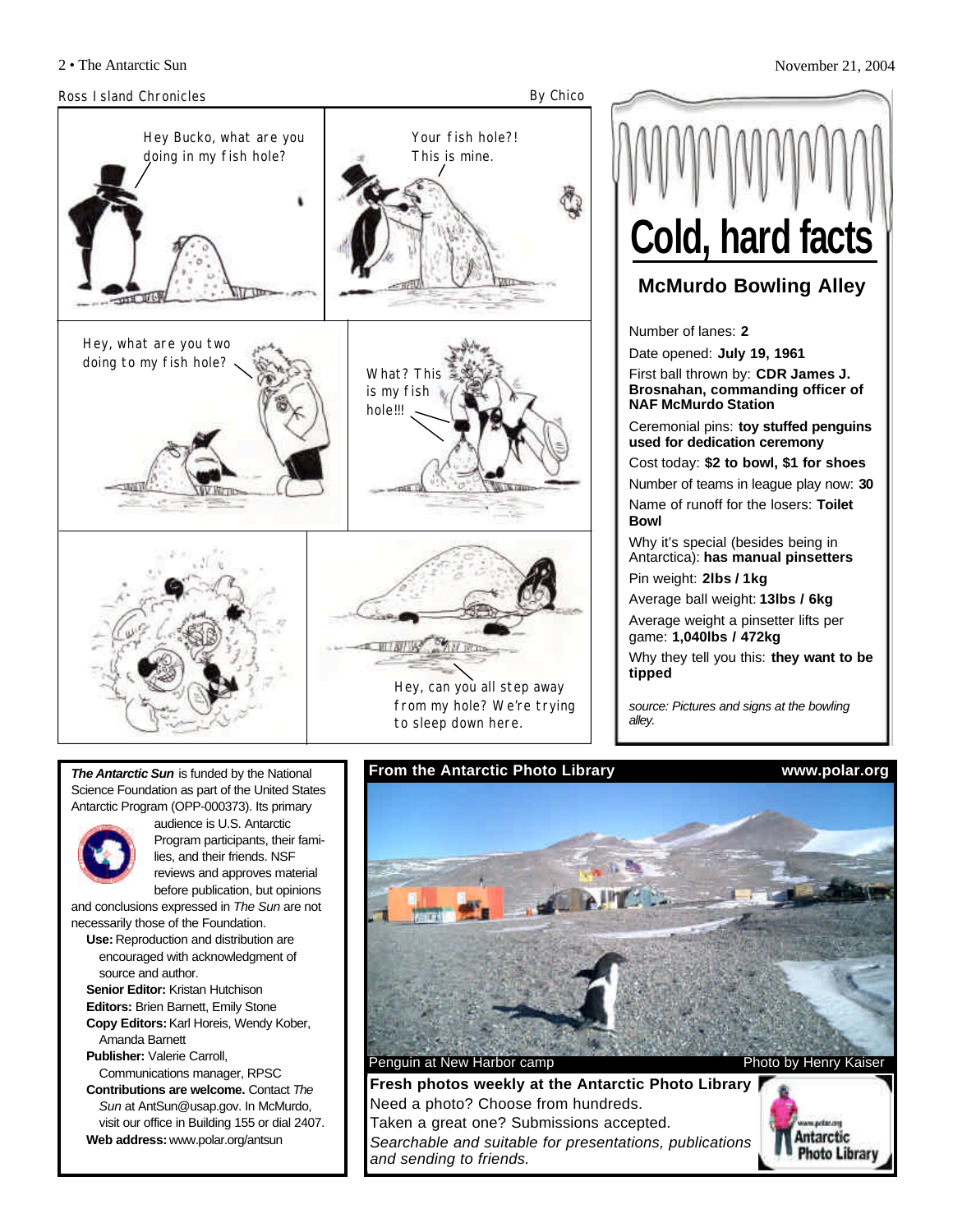## Cold challenges South Pole filmmakers

#### By Brien Barnett

*Sun staff*

Harsh -50C temperatures set in as a National Geographic Television film crew filmed life at the bottom of the world during a visit this month to the South Pole.

"It's going pretty well," said cameraman Michael Single, of the second summer of filming in the the three-year project. "The thing that has been a bit of a setback is the machinery and construction are not going yet."

The crew's early visit to the station, combined with the low temperatures, meant filming of construction and cargo movements will have to wait until next year. In the first year, the crew taped inside buildings and talked with people. This year, Single and his partner, soundman Adrian Kubala, did get some nice shots of planes taking off from the ice runway next to the new elevated station.

"The contrails were just fantastic," said Single, an Emmy award-winning cameraman.

Besides the shots, the primary concern for the pair from Dunedin, New Zealand, was keeping the gear functioning in the cold. Single kept the camera battery inside his clothes next to his chest to keep it warm. Kubala used a dual system that used digital audiotape or a minidisk to record sound. He had to stop using a wireless transmitter to get his audio because it wouldn't stay on frequency. Neoprene covers also helped keep the gear insulated.

At about -45C things start to go wobbly," said Single, who has visited the continent 20 times. This is Kubala's third trip to the Ice.

"Pole is different from most experiences," he said. "It's pretty taxing. Like diving, you have to keep changing into your gear all the time."

They used their time at Pole to shoot scenes of essential services and utilities, take a tour, videotape the underground ice tunnels and pick up a number of detail shots from their list. The documentary will use computer graphics, which may lessen the need for some shots, Single said.

Other effects of the winter surprised them.

"There's been such a lot of snow

buildup at MAPO and the El Station," Single said, referring to the astronomical sciences building and the new elevated station.

Tractors and other heavy equipment spent several days clearing away snow from buildings at Pole and building up snow berms that help block the wind.



*National Geographic cameraman Michael Single, dressed in his extreme cold weather gear, descends through a tube leading to tunnels beneath the Dome at the South Pole. The tunnels are very cold and have a lot of metal pipes and ducts. The cold weather clothing keeps visitors warm and reduces risk of exposed flesh sticking to the metal.*

Kubala and Single were at the South Pole last summer with adventure sports film director Michael Brown to record scenes of the transition from the old dome into the new station. Brown has moved on to work with a different project this season, an expedi-

tion set for January on the Antarctic Peninsula. Single and Kubala said they plan to be back at the Pole again.

"We'll be returning next year to chip away at the changes." Single said. "The changeover (to the new station) is a new aspect … and ideally they will have the blue panels on the outside of the station by then, sort of have on its best dress."

Single isn't taking a break, just reversing cultures. Next, he will leave

the cold and chilled-out pace of the South Pole and travel to Las Vegas for filming in Death Valley.

The National Geographic documentary, supported by the National Science Foundation, probably will be ready to air around the time the new station is dedicated in 2007, Single said.

### 

"At about -45C, things start to

*— Michael Single, cameraman for National Geographic, on filming at the South Pole*

*The Antarctic Sun* **Photo and Writing Contest**

go wobbly."

Entries due Dec. 12 e-mail them to *The Antarctic Sun* at antsun.mcmurdo@ mcmurdo.gov

Photo Categories: Scenic Wildlife **People Other** film or digital (300 dpi or higher, please)

Writing Categories: Poetry: up to 30 lines Haiku: 5-7-5 syllables Microfiction: up to 300 words Non-fiction: up to 300 words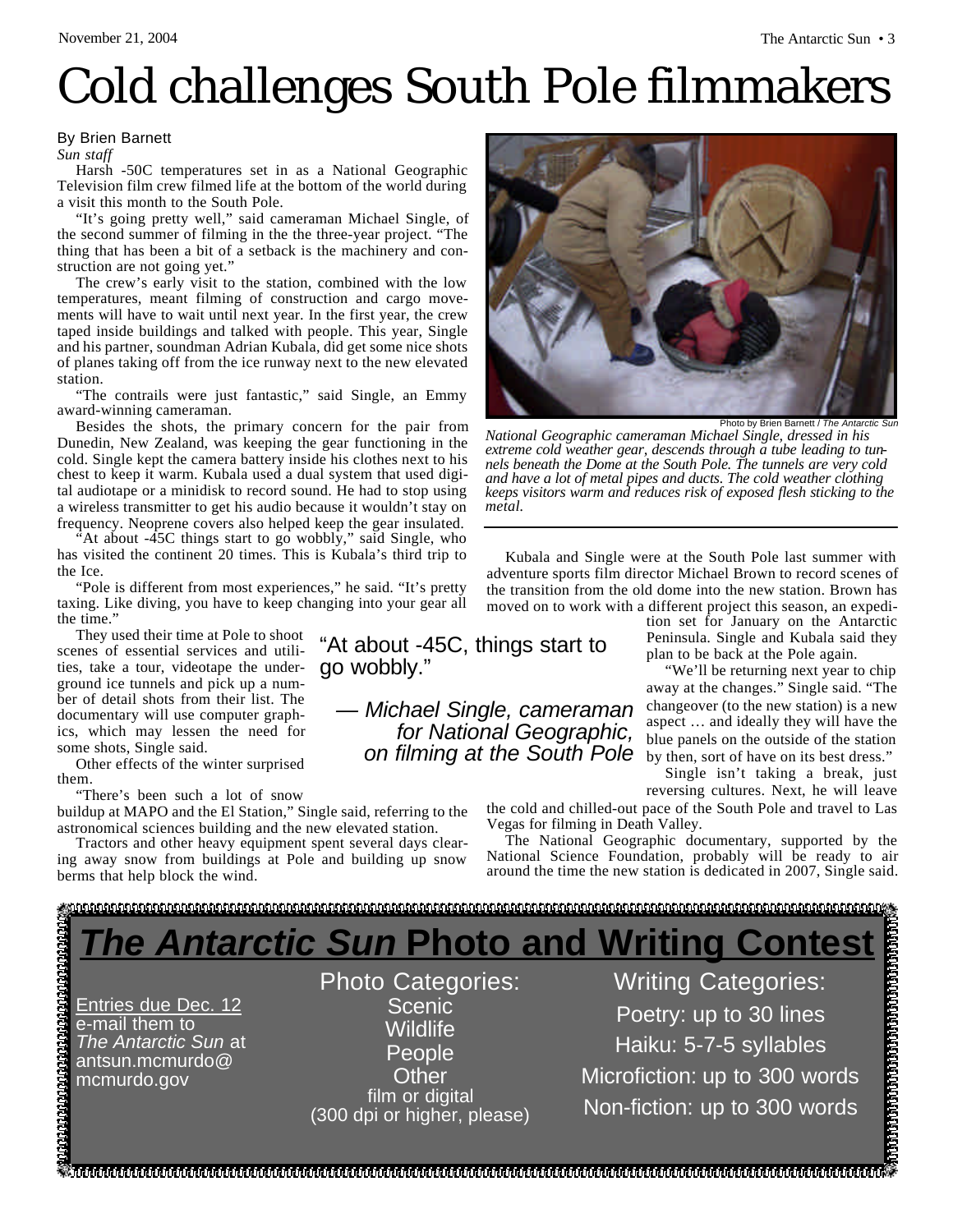

### **Antarctica is the Top of the World**

#### By Casey Kochanowski

I first heard of Antarctica in first grade, in a one-room country school. Our teacher was lecturing the upper grades about Wisconsin's geography. I pretended to read Dick and Jane, as assigned, but I wasn't. I was listening to the adventures the lucky older kids were being told.

"Thousands of years ago much of Wisconsin was covered with snow and ice about two miles in height, much as is in Antarctica today. Glaciers—large sheets of ice—altered the landscape on a massive scale. Wisconsin's lush green pastures, towering forests, its many streams and lakes, and even the Great Lakes, were formed directly and indirectly by a continental glacier, named Wisconsin. … Look in the *National Geographics*. You'll find articles about glaciers and Antarctica. …"

My child's mind tripped with fantastic ideas and dreams. I pictured a howling blizzard lasting a thousand years, piling snow higher and higher, then drifting it up two miles. In the blinding fury I climbed to the top. I was king of the hill. I didn't understand how packed snow that squeezes into ice could make pastures and trees. If the rivers and lakes were formed directly and indirectly at the same time, that must be why they're in all different directions on the map, I thought. The teacher showed Antarctica being on the bottom of the world, upside down from us. Was Antarctica some kind of magic place with special stickiness?

Every chance I had, I searched the yellowed magazines for articles about Antarctica. The journey took a long time, for Antarctica was far from central Wisconsin and the world was filled with enticing detours. Sometimes I didn't go to recess because I was deep in a jungle surrounded by tigers or inside pyramids studying dead kings' tombs. Eventually I found photos of men in heavy winter clothing surrounded by snow and they weren't Eskimos. My heart skipped a beat, for these were the men of Antarctica. They wore huge, Eskimo-like jackets, white chubby boots, mittens big as gunny sacks and sunglasses like movie stars. Most of them had messy, sticking-up hair. When they were outdoors their beards were frosty and hung with icicles, making them appear scary and mean. I wasn't afraid. These were not bogeymen. They were courageous glacier explorers. I'd

do anything to be with them, even let them be king of the mountain. They were heroes.

On Saturday, Oct. 30, 2004, as all-hands arrive to the McMurdo dining hall for a town meeting, I inquire of the kind-eyed, seemingly mature-beyond-his-years man on my left. "I've seen you about. What kind of work do you do?"

"I'm with the South Pole Traverse. John Wright, and you?"

"Sheet metal, Kochanowski, Casey," I reply, extending my hand.

I am deeply moved. The little boy who would do anything to be in Antarctica is in the presence of this high drama. In my responsibility on the Ice as a sheet metal worker, I am supporting today's glacial pathfinders in the advancement of greater polar understanding. Recently, we of the sheet metal shop fabricated special angle brackets for the South Pole Traverse. Every gear of support, regardless of size, age and location, is required to keep driving the engine of scientific research on the Ice.

I, too, have a support team making possible my sojourn in this crystal paradise. Brenda, my wife of 33 years, voice of kindness, intelligence and encouragement, mother of our three children, is home alone. This is the first time we are apart for so long. In our waltz together a natural rhythm of routine, spontaneity and responsibility has evolved. In addition to her usual daily domestic duties, she now is also tasked with activities that I usually handle. Brenda must now take care of our vehicles, scrape smelly road kill off the highway in front of the building site and explain my sabbatical to our customers and neighbors. This will be her first winter in a long time of having to snow plow our residence, farm and metal fabricating business. She's doing all that so I can spend the summer on the beach of an island in a far away southern sea.

Though our children are far from home, chasing and fulfilling their dreams, they are active members of my support team.

Parents are supposed to make connections on behalf of their children. In my situation, the roles were reversed. Late August 2003, Amnesty, 23, trail crew/hot shot in Rocky Mountain National Park, calls home.

"Dad, you won't believe this. Antarctica wants you. They need sheet metal workers."

Immediately Brenda sends my resume, but it is too late for the 2003-04 season.



*Casey Kochanowski is a sheet metal worker from Wisconsin, currently in his first season at McMurdo Station.* 

This year we are ready. Amnesty attends the Raytheon Polar Services job fair in Denver in April, for she, too, likes cool places. The marathoner snagged a slot as an alternate, cargo, for the Pole. At the maintenance/construction table, Amnesty hands my resume to the recruiter. He whistles, "Holy \*@%&, this guy's got experience."

Forgiveness, 25, logistics officer, US Air Force, Elmensdorf Air Base, Alaska, would probably rumble his Harley to Wisconsin to hogtie me on the airplane, had I second thoughts about going to Antarctica.

"Dad, you've got to go. You love glaciation. You always taught us where the lobes invaded, how the lakes were formed …You'll never get another chance. Don't worry, mom will be fine."

Deliverance, 21, loadmaster, C-5, U.S. Air Force, Travis Air Force Base, Calif. is my advance party. Two years ago he had a mission to Christchurch, New Zealand.

"Dad, stay at the Sudima Hotel. That's where the Air Force puts us up. You'll be right next to the Antarctic complex. Mom will be fine. I'm coming home for deer hunting. I'll show her the tricks of snow plowing. Go to Antarctica and have fun."

The seventh continent is topsy-turvy. Everything here is strange and different. They plow snow onto the roads because it rarely snows. People try to dispense with slumber because it doesn't get dark all summer. There are no designated drivers because there are no automobiles. There are no babies here, only fun-loving kids of all ages. There's a mayor, but he looks just like all of us penguins in red jackets.

I love Antarctica. I knew I would. I cannot hold her close enough. For nearly 50 years I've been dreaming about Lady Antarctica, and finally now, I waken to her embrace. She flirts with me, winks. For a chilling second, aurora australis illuminates eternity.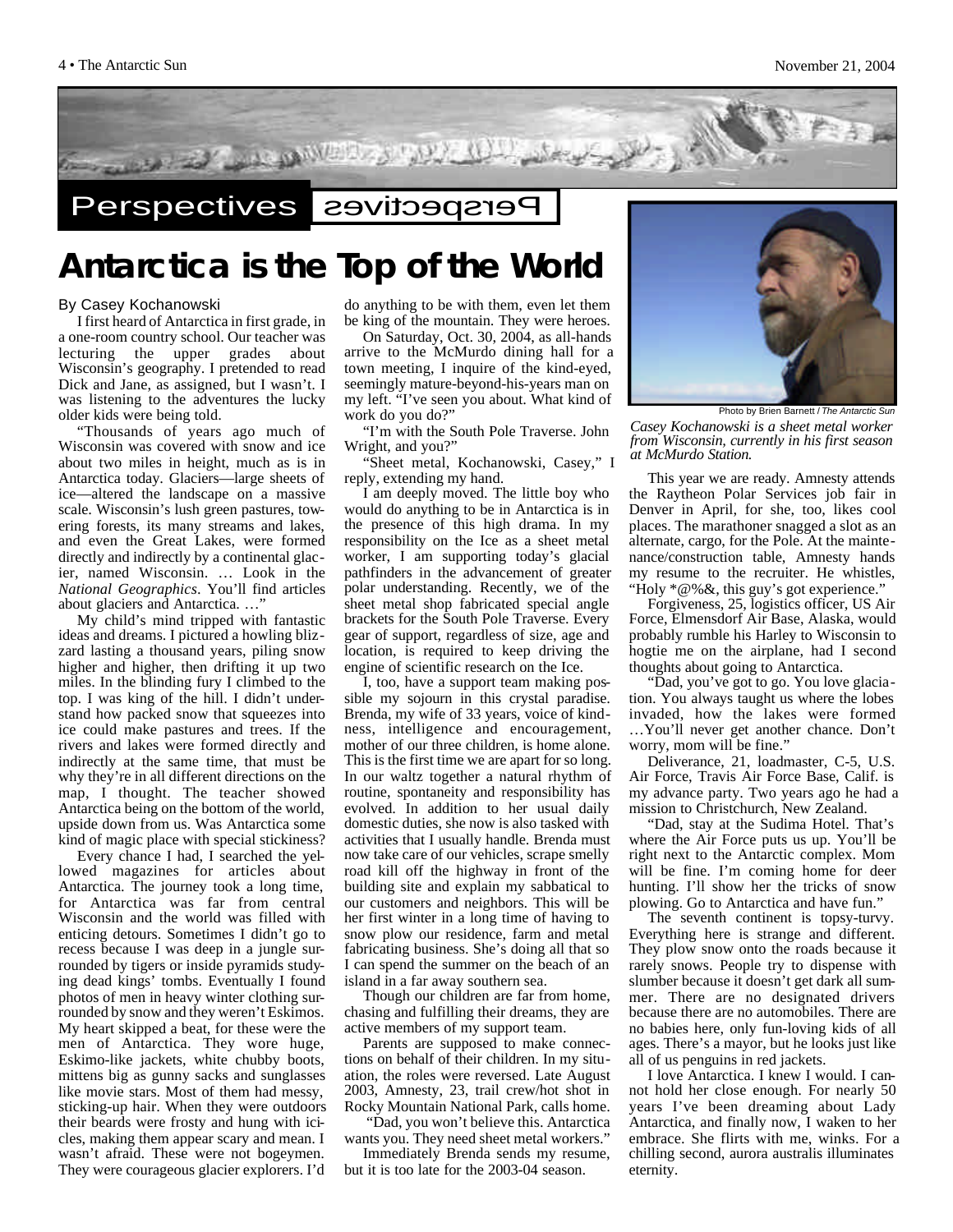## around the continent

## **Record-setting week**

#### By Katie Hess

#### *Pole correspondent*

This week marks the anniversary of the first flight over the geographic South Pole, a new record low temperature, and the end of the contrails that had been making unloading cargo planes difficult.

This year marks the 75th anniversary of American Admiral Richard E. Byrd's flight over the Pole. Byrd was the navigator aboard the Floyd Bennett — a Ford trimotor aircraft. The expedition signified the first step in the mechanical era of Antarctica exploration. More coverage of the historic flight, and a modern one commemorating it, will come out next week in *The Antarctic Sun.*

After setting a record low of -48.7C on Nov. 10, temperatures finally rose above the -40C mark for the first time this season. It feels relatively warm compared to the frigid start of the season and cloud cover, ice crystals and blowing snow are nearly non-existent. The warmer temperatures have been welcome news to summer operations.

The thick contrails that until now had obscured the vision of crews attempting to unload planes have subsided. That has allowed cargo to be removed from the rear of the plane and for other cargo, including tons of winter waste, to be shipped back north. Fragile cargo that had to wait for the contrails to disappear, including some of the larger IceCube hot water drilling equipment, is now moving toward Pole. Departments up and down the supply chain from the U.S. to South Pole are feeling the relief of the faster flow of cargo.

Warmer temperatures also mean that more vehicles can be operated around the station. Crane operations are starting up this week for the summer season, a passenger van will begin a scheduled route around the station and getting from place to place at the bottom of the Earth is becoming easier.

This last week also has brought some relief to the medical staff that hit the



Photo by Brien Barnett / *The Antarctic Sun John Gallagher takes a weather balloon outside.*

ground running this summer with so many visits from patients suffering cold and flulike symptoms. The record 119 patient visits at Pole in the span of a couple weeks exceeded even McMurdo's weekly count. Much healthier faces are present everywhere around the station.

South Pole Emergency Response teams are gearing up for the station's first ever Mass-Casuality Incident drill. Christian Otto, South Pole Station's medical doctor, gave tips from previous drills held at McMurdo Station. The goal is to design a plan suitable for the remoteness of South Pole Station.

The meteorology department recently installed a brand new upper air system for monitoring data transmitted back to the station from our weather balloons. The system uses much smaller, state-of-the-art radiosonde units to measure weather through the polar troposphere.

In recreation, about a third of the station attended this summer's first "Full Contact BINGO." This tradition is a very well-attended event at the South Pole and proved to be another outstanding success. Also, several groups are fitting in lastminute practice sessions for performances at the popular coffee house event. Each year, the coffee house features remarkable performances by the station crew and scientists. For those on station, it's an event not to be missed.

## **Krill researchers return**

#### by Kerry Kells *Palmer correspondent*

Palmer Station has been busy preparing for the next port call. The sea ice has again strengthened. From atop the glacier the sea ice is a blanket of white in all directions, packed tightly around each of the islands. The research vessel *Laurence M. Gould* delivered National Marine Fisheries researchers and their gear to Cape Shirreff on Livingston Island, then continued on to Palmer Station. The ship arrived Thursday and departed Friday.

Before the ship's arrival, Langdon Quetin presented the Wednesday night science lecture on krill, complete with the unique snack of "krill crackers." Quetin is principal investigator with the prey component of the Long Term Ecological Study, which studies krill.

Quetin and Robin Ross began krill research at Palmer Station in the early1980s and are currently researchers with the Palmer Long Term Ecological Research Program (LTER) which began in 1990. Langdon's lecture discussed the biology of Antarctic krill, Eupahusia superba. His lecture began with a brief overview of the life history of krill, discussed the importance of sea ice to larval krill survival, summarized their 10 years of catch data in the Palmer LTER grid and ended with predictions for the krill population in the area. Langdon's group dives to collect krill around station and trolls for krill from zodiacs. He credits volunteer help from his team members. The volunteer divers on station now are Katharine Schwager and Joshua Sprague.

Krill are a shrimp-like crustaceans whose size (up to 6cm), abundance and circumpolar distribution make them a key species in the ecosystem of the Southern Ocean. Krill form schools that can be kilometers in length. Concentrations in these schools can be as high as 10,000 individuals per cubic meter. Krill feed primarily on phytoplankton (small, single-celled plants),

#### **See Palmer on page 6**

**McMurdo Station** High: 37F / 3C Low: 12F / -11C Max. sustained wind: 50 mph / 80 kph Windchill: -32F / -25C

**Palmer Station** High: 44F / 7C Low: 22F / -6C Max. sustained wind: 52mph / 84kph Precipitation: 24mm

#### the week in weather

**South Pole Station** High: -24F / -30C Low: -43F / -42C Peak wind: 31mph / 50kph Max. Physio-altitude: 3,191m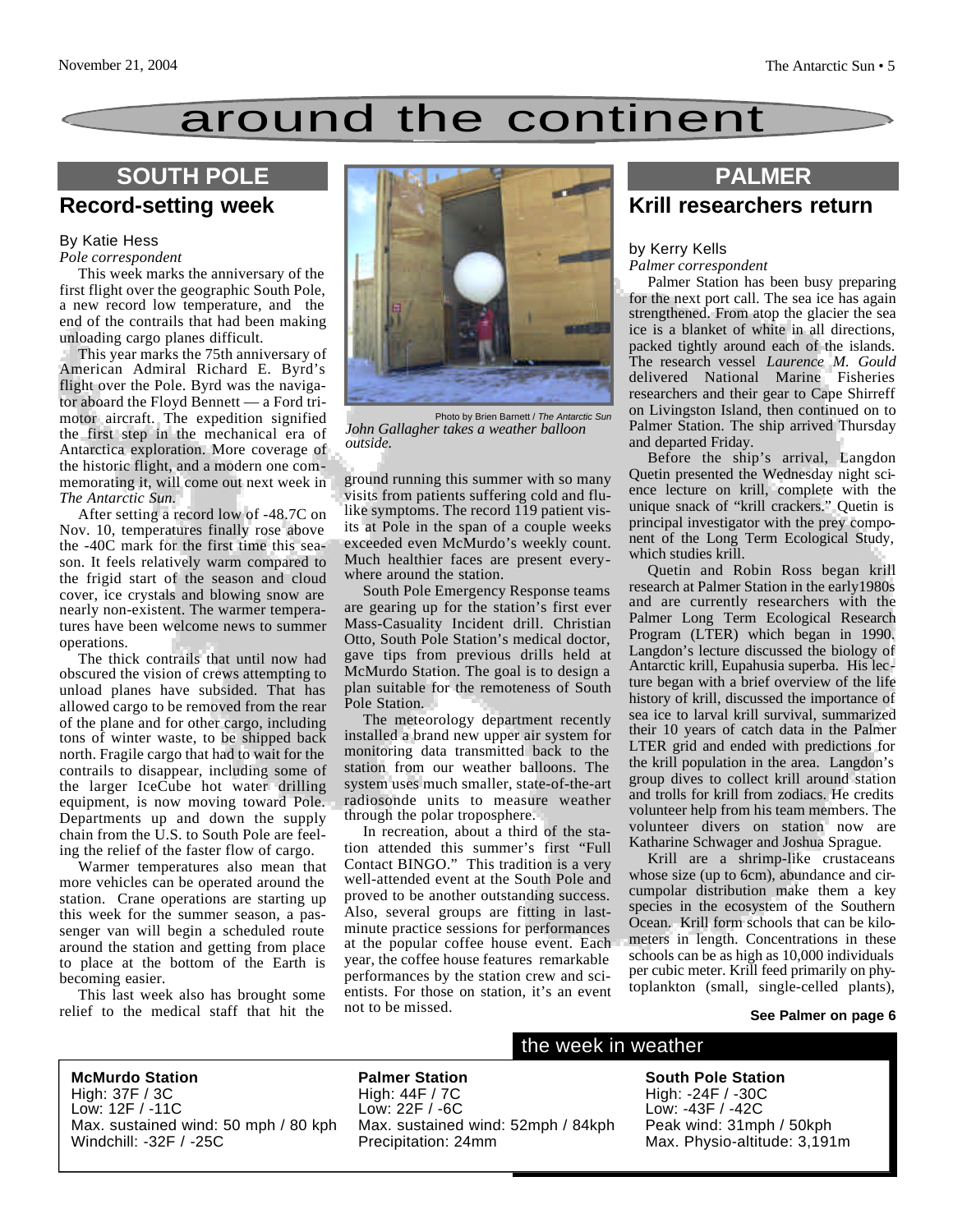## Palmer From page 5

sweeping them from the water column using feeding appendages.

Growth and reproduction of krill vary with the availability of phytoplankton. Krill grow most rapidly during the springtime, when the ice melts and the water column blooms. During the periods or years when food levels are high, krill have a high growth rate and may spawn more than once during the summer spawning season. When food levels are low, especially in winter, krill may not grow but may actually shrink and they may not spawn in the summer months.

The timing and extent of pack ice formation and the amount of light for ice algae production in sea ice is significant for the success of krill. One key period for krill population is the survival of larvae during the winter months when their ability to starve is limited. They must feed on phytoplankton incorporated into the pack ice (ice algae) because the phytoplankton in the water column is low.

As part of the Palmer LTER, Langdon and Robin study the patterns of krill at 46 stations within the LTER grid south of Palmer Station. Each year, with the help of many volunteers, they measure krill from each station. The combined measurements provide a picture of the size and structure and abundance of krill population.

The data show that krill recruitment and abundance is cyclical with two successful years of recruitment followed by three to four poor or failed years. These two successful year classes dominate the krill population and are closely tied to winter ice dynamics. Since the warming trend in the western Antarctic Peninsula is negatively affecting the annual sea ice dynamics, a negative impact on the krill population may also be likely.

Langdon and his team members dove

quickly in Hero Inlet before the next port call. With the arrival of the *Laurence M. Gould*, new scientists arrived at station. Principal investigator Tad Day and co-<br>principal investigator Christonher investigator Christopher Ruhland will continue research of the "Response of Terrestrial Ecosystems along the Antarctic Peninsula to a Changing Climate." The artist and writer, Jude Nutter, also arrived on station. Her background is both in painting and poetry. And, as of this Tuesday morning thanks to the wind, Palmer Station welcomes the open water.

### **SHIPS**

#### *Nathaniel B. Palmer*

Compiled from reports by Karl Newyear The *Nathaniel B. Palmer* continued south, crossing 60 degrees South Nov. 11 to return to the Antarctic. The 60-day science cruise has now passed its halfway mark and continues to draw water samples and deploy instruments measuring the water temperature, salinity and other characteristics.

The seas lulled as the ship entered the northern Ross Sea ice pack.

"The winds and seas have finally calmed and we're able to leave things on countertops without fear of them catastrophically ending up on the floor," wrote marine projects coordinator Karl Newyear.

Winds were also down with a steady barometer. Satellite imagery suggested the Ross polynya, a clear area in the sea ice, was starting to open up. Except for a lone Ross seal seen on the ice Nov. 13, wildlife sightings were scarce until a number of killer whales appeared mid-afternoon Nov. 16. The researchers and crew celebrated third mate Rachelle's birthday and enjoyed a seminar by researcher Raul Guerrero on his recent road trip to Machu Picchu from his home in Argentina.

Adare the researchers started to see a distinct algal layer on the bottom of overturned ice floes, suggesting that the spring bloom can't be far off. The weather worsened, with east winds mostly closing the shore polynya northwest of Cape Adare the ship had been heading towards, putting their plans into flux.

### *Laurence M. Gould*

Compiled from reports by Herb Baker

The *Laurence M. Gould* delivered researchers to their campsites along the Peninsula. The ship arrived first at Cape Shirreff on Nov. 10 to find it shrouded in fog. They waited for the sun to rise and lift the fog, which it did within an hour. That allowed the crew to move cargo ashore by Zodiac and set up camp for National Marine Fisheries researchers.

The *Gould* continued south to Palmer Station to deliver cargo, then on to Peterman Island to set up a camp there for researcher Ron Naveen. Naveen gathers population data on penguins there to see how they may be impacted by the frequent tourist visits.

From there, the *Gould* went to Copacabana field camp on King George Island, where Wayne and Susan Trivelpiece have studied Adelie, gentoo and chinstrap penguins for 25 seasons. Three people went ashore to repair the broken wind generator mast and do several other small repairs and projects. While these three were working at Copa, the *Gould* went to the Argentinian Jubany Base to deliver an all-terrain vehicle that will support a project on Vega Island, then to the Chilean Frei Base to pick up some instrumentation for Teri Chereskin. Chereskin studies the currents in the Southern Ocean with regular samples collected during the *Gould's* passages back and forth across the Drake Passage. The *Gould* returned to Copa to pick up the three workers and Susan Trivelpiece. Then the northbound ride to Punta Arenas was reasonable, but wet and foggy.

As the ship progressed toward Cape

#### **Ontinental Drift What's your coldest Antarctic experience?**



**"Minus 108F degrees in 1993 at**

Bill McAfee, *South Pole IT manager from Denver, Colo. many seasons*

**South Pole."** 



Zee Evans, *Palmer maintenance specialist from Minneapolis, nine seasons*

**"Minnesota."** 



Kai Lindemulder, *McMurdo general assistant, San Francisco, first season*

**"Doing 'hero shots' at the South Pole in zero clothes at 64 below."**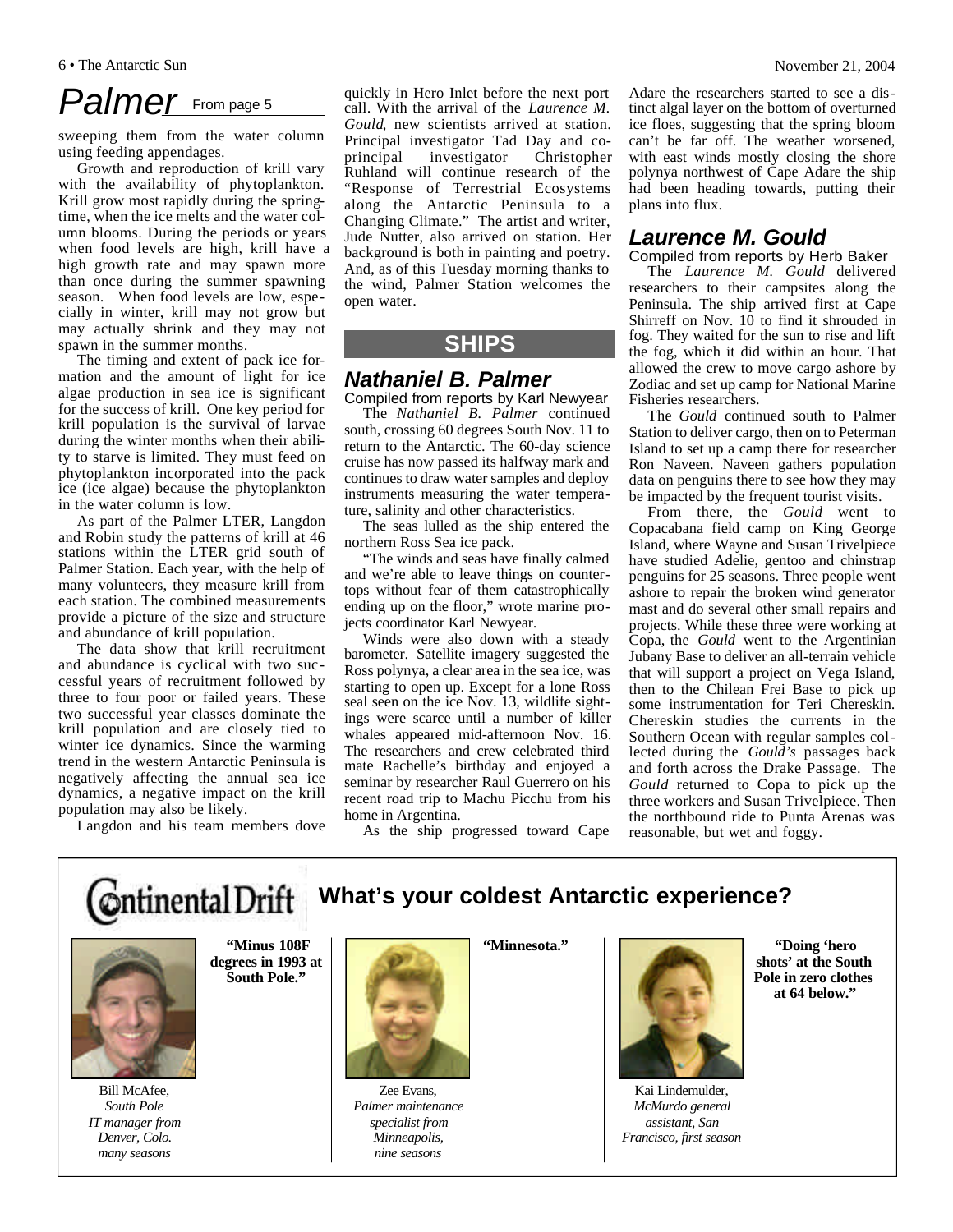#### **The Elevated Station at South Pole Throw** The Elevated Station at South Pole

## Ramps may be causing columns to settle faster

#### By Brien Barnett

*Sun Staff*

The new, elevated station had to be raised several centimeters a couple years ago. That was about 14 years ahead of schedule. Now there may be an answer as to why.

According to Jerry Marty, the National Science Foundation representative in charge of construction, the north side of the South Pole station appears to have sunk faster into snow and ice than expected because of two ramps that were built to help move construction supplies in and out of the building.

"The snow ramp was point loaded at adjacent columns," he noted.

He explained that engineers determined the weight of the ramps had compacted the snow around nearby support columns, causing the columns to sink faster than expected.

However, a year after the A Pod ramp was built, the settling seems to have slowed, he said.

He said he hoped the same would happen

## *Pole* From page 1

tion manager. Walker manages the construction crews at South Pole Station.

With a few exceptions, that crew has handed the finishing touches to the men and women of summer and departed for warmer climates, though many will return for another long night of work.

"We're exactly where we want to be,"

said Jerry Marty, the National Science Foundation representative in charge of construction on the new station.

Compared to the cozy but cramped surroundings of the geodesic Dome that has been the symbol of the South Pole since 1975, the elevated station feels like a modern office

building with bedrooms. The key word to describe the new station is "room." Room to move, room to work, room to live.

The new station is elevated three meters above the snow and ice by dozens of steel columns.

The columns, which are being adjusted again to level the station this season, support two, two-story main sections — A and B. The sections each resemble a blocky



Photo by Brien Barnett / *The Antarctic Sun*

*Inside the construction area, workers have built a snow ramp up to the station to move material in and out of the building. The weight of the ramp at the top end seems to be compacting snow near the support columns.*

for the B Pod supports.

"It's kinda like a domino on a bowl of Jell-O," Marty said about the annual task of keeping the station level.

This year, one or two columns will be set level and jacked up a bit. The process will take a couple weeks and requires several 136-metric ton, heavy-lifting jacks.

Once construction is finished and ramps

letter "C" if seen from above.

Both sections contain four segments, or pods. Three of the four pods of each section have been erected and enclosed. A foundation of steel columns and beams erected last summer mark the fourth pods of each section. Both remaining pods — A4 and B4 — will be framed in, enclosed and heated by the end of summer if all goes as planned.

In the A-section, all three of the

### "We're exactly where we want to be."

*- NSF construction representative Jerry Marty, describing the pace of the progress on the elevated station*



tion's three pods are nearly finished. The B2 Pod will be the home to many science

projects currently at Skylab as well as new science and computer space.

"All that's left is pulling cables and some flooring," Walker said.

Pod B1 is the berthing and emergency wing. Besides bedrooms, a game room, and television lounge, the wing is home to are removed, Marty predicted the settling would range about two to five centimeters a year.

*Online: To learn more about the jacking and leveling process, check out this archived story in the Civil Engineering Magazine at http://www.pubs.asce.org/ceonline/ 1200feat3.html*



*Carpenter Todd Nemnich, of Anchorage Alaska, places high impact board on the corridor walls on the second floor of the elevated station at South Pole. Though he works with concrete back in Alaska, this is Nemnich's fifth season as a carpenter at Pole. He said his job in Antarctica is"good seasonal work," which gives him some variety.*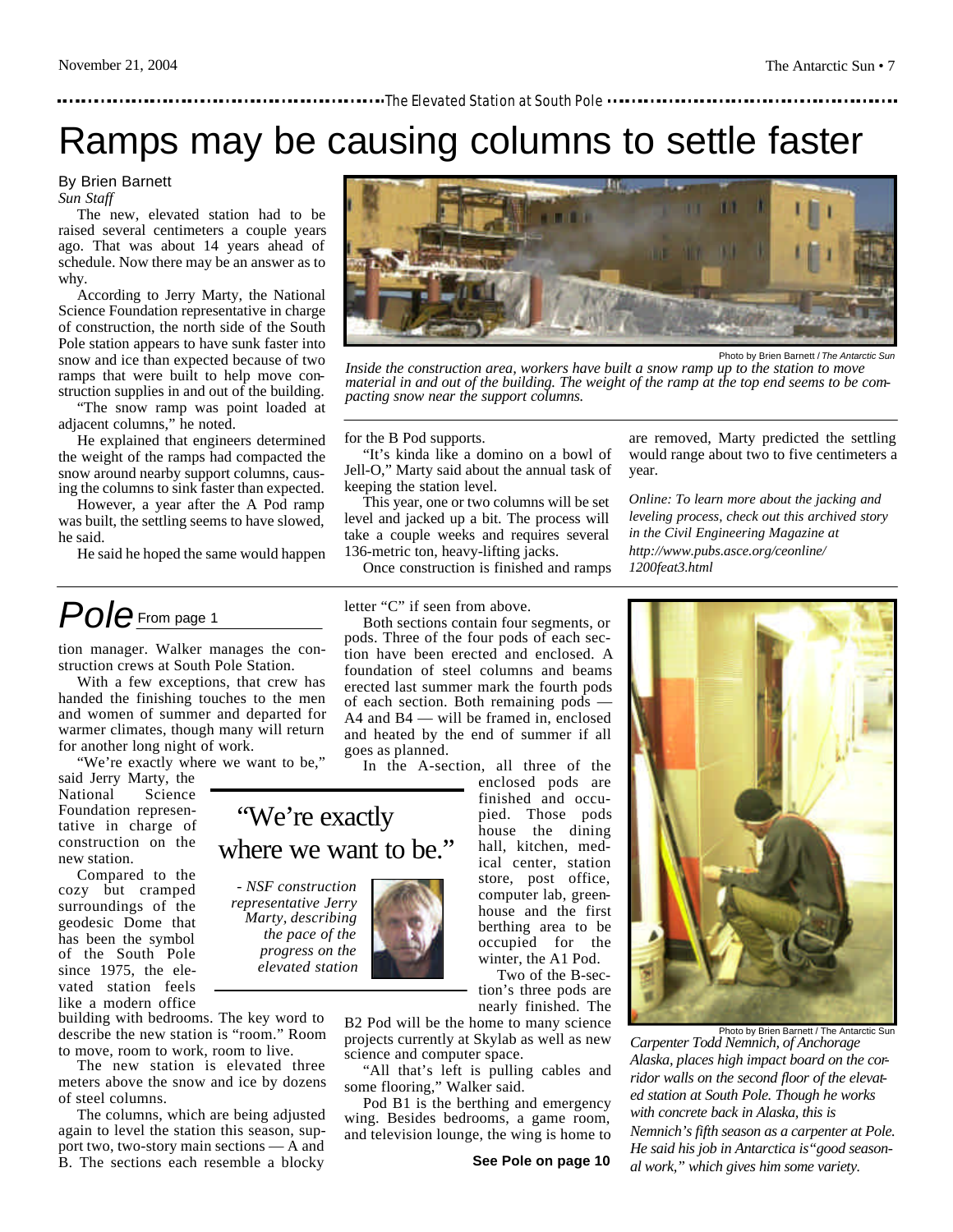<u>. . . . . . . .</u>

The Elevated Station at South Pole

## **South Pole Station's past and present**



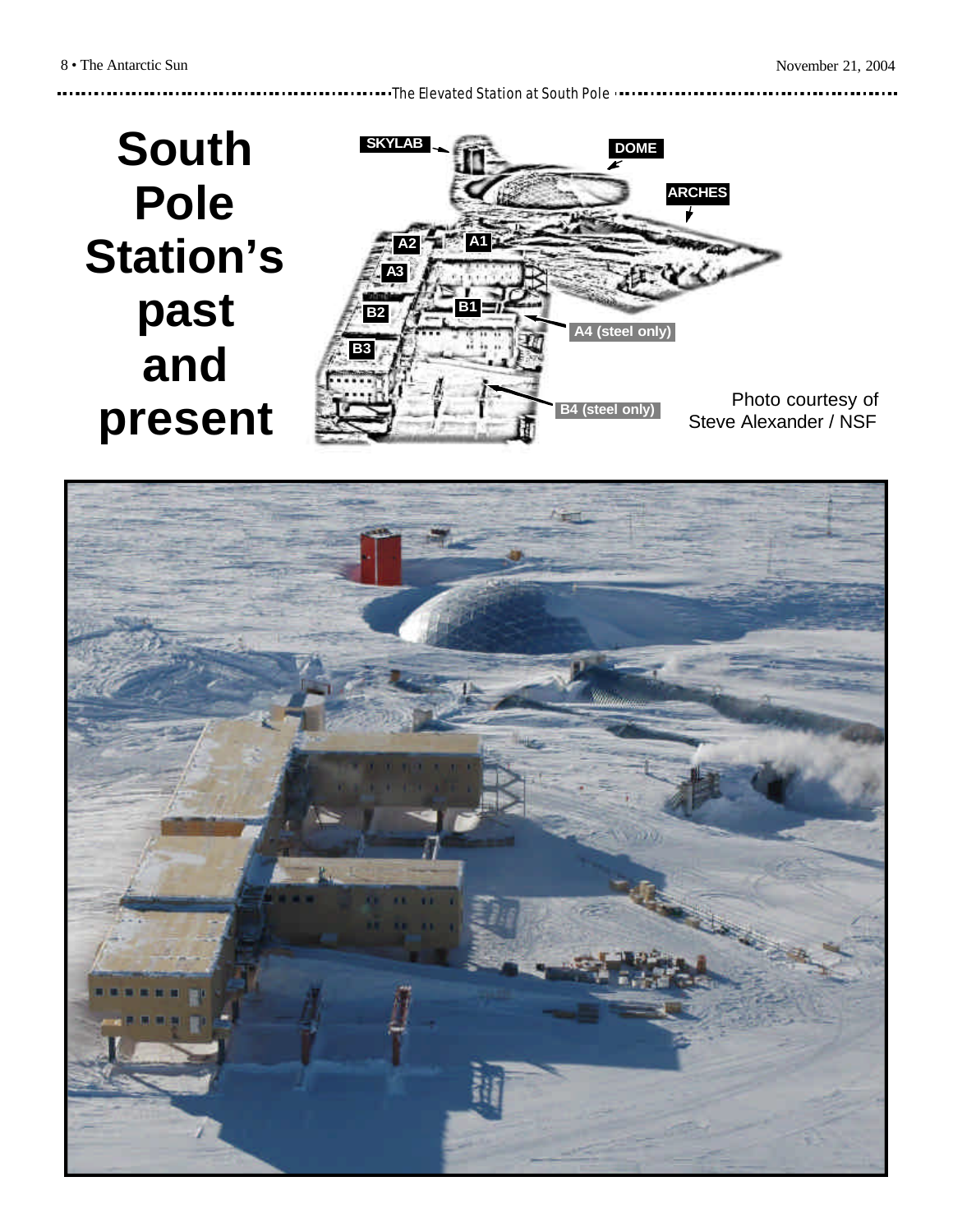#### **The Elevated Station at South Pole**



#### Aerial photos courtesy NSF / Special to *The Antarctic Sun*

## Staff keep close eye on power

#### By Brien Barnett *Sun Staff*

South Pole station is in many respects a very small city. It has the same basic needs as a city for power, water and sewer.

According to Jerry Marty, NSF representative overseeing con struction, the station is meeting the power demands, but is close to its maximum output of about 750 KW.

A new 250 KW "peaking gen erator" is scheduled to come online soon to give support to radio telescopes that draw large amounts of power and "spike" the system.

The secondary generator and the main operating generator would be able to produce a megawatt of power when needed.

"We're closer to our maximum because we have more online than originally planned," Marty said.

More science, an additional 40 beds and bad weather have con tributed to the tight power supply.

Marty said conservation and planning will get the station past the power crunch, which should be resolved in the next couple sea sons when the buildings inside the Dome and elsewhere are removed from the grid.

Efforts to curtail power use along with modifying power requirements for new science pro jects may also help the situation, Marty said.

Management is reviewing options for energy efficiency and conservation.

Meantime, all power is gener ated using fossil fuels, which are flown in and stockpiled in tanks for the winter. There is a limit to how much fuel can be moved and stored, Marty noted.

As for water and sewer, Marty said the station's summer popula tion of 245, which includes con struction work, has pushed the station capacities for both to max imum levels of sustainability.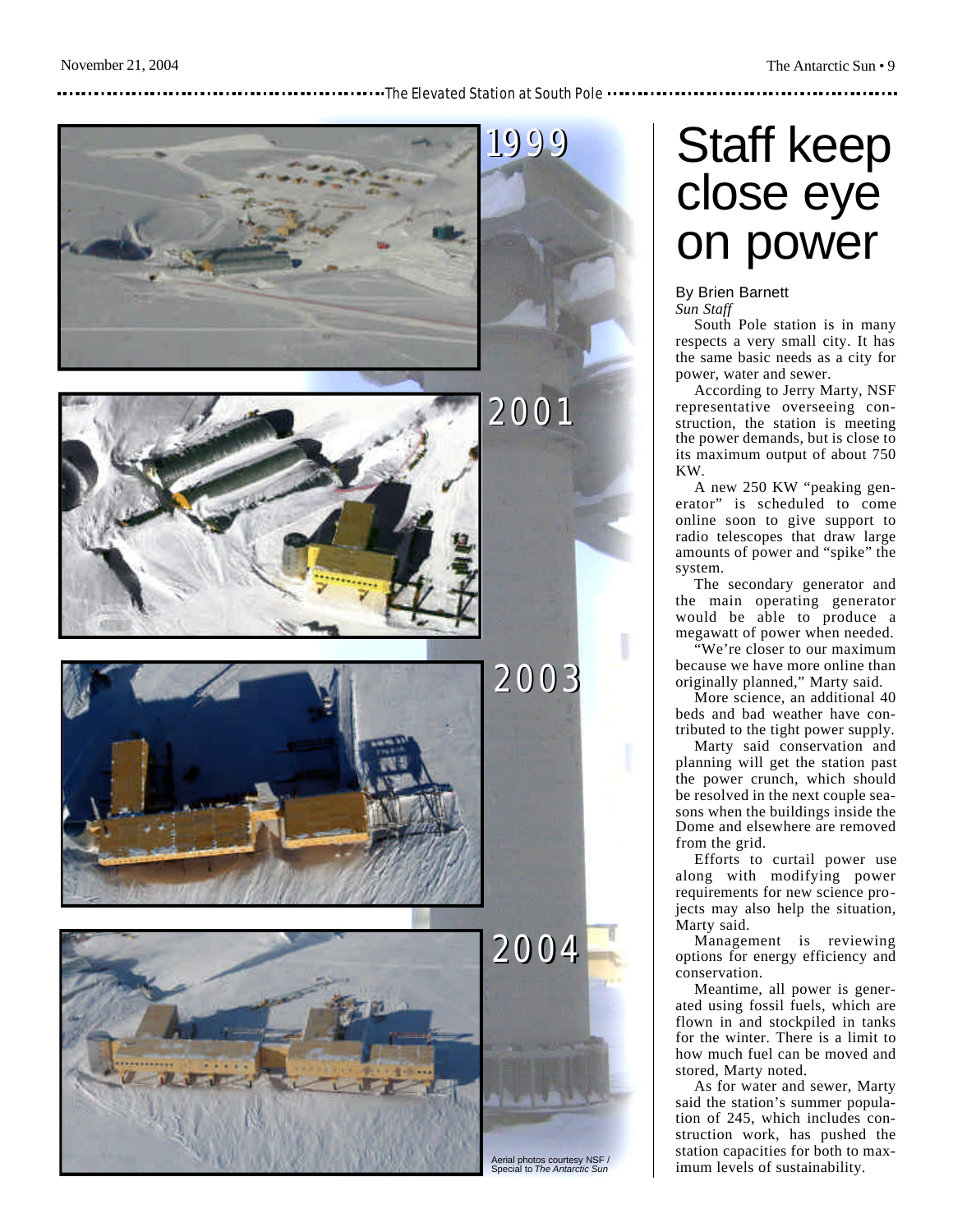#### **The Elevated Station at South Pole The Little Station** at South Pole



Photo by Brien Barnett / The Antarctic Sun

*Inside the new station store, Aaron Skinner, far right, a meteorologist from Denver, talks with Patrick McClure, a helpdesk staffer from Denver.*

### *Pole* From page 7

a small kitchen, a radio room, backup generators and fuel tank, water storage, bathrooms and laundry facilities. This would be home to the station's residents should other parts of the station become uninhabitable during the winter.

In Pod B3, carpenters and other craftsmen are finishing an area that will be the primary home to communications and administration. After many years holed up inside a room inside an orange building inside the Dome, radio and communications operators will have a commanding view of the runway outside and will be able to watch planes as they land and take off. The B3 Pod should be completed by next summer. Meantime, communications staff will begin migrating equipment to the area. Utility areas and a temperature-controlled network operations center are downstairs.

Altogether, the crews added about 30,000 square feet of new space since last year at this time — much of it painted in sea pearl, an off-white color Walker calls the "color of everything."

"We used 900 gallons this winter alone," he said.

#### **Full summer crews**

About 90 people are working on construction at the South Pole this season. Other projects besides the new station include building a new pad for the planned 10-m radio telescope, scheduled for 2007, and the massive IceCube neutrino detector. The detector requires dozens of holes in the ice to be drilled up to 2,000m deep and the set up of a support building. A building currently located near the Dome and previously used for housing will be renovated and towed over to the project area to house computers and equipment that will sort and count neutrinos — high energy particles from space — as they register within the detector.

The progress of construction means a summer of transition for many, including the kitchen staff. The elevator in a tower connecting the new station to an underground passageway to the dome is out of service. Packages of food are pulled from storage areas inside the dome and brought to the foot of the stairs. A sign on the stairwell asks passersby to pick up a box and bring to the kitchen. Two weeks ago, a utility crew rigged a hoist so the boxes can instead be brought to the front of the station by snow machine and sled and then lifted to the second floor.

"I couldn't thank them enough," lead chef "Cookie" Jon Emanuel said. "I don't think anybody realizes how much work that was.

#### **10 days extra**

Twenty-eight construction workers will get 10 extra days to make a final push on summer work on the elevated station.

The National Science Foundation and Raytheon Polar Services agreed to extend the South Pole summer construction season to ensure the station is on track for a 2007 completion and possibly get ahead a bit, according to Marty.

"An additional 10 days of construction (allows for) work inside the wings," Marty said.

As well, Marty said the extra days will allow the project to accrue time and to keep pace for the 2007 station dedication.

It also will allow work to progress earlier than planned on the interior of the IceCube "counting house."







*Top: Windows give a warm feel to a new room in the B1 Pod. Middle: A sign in the B1 Pod warns of "Wet Paint Everywhere." Bottom: Emergency power generators will be at the ready when the pod is up and running.*

Photos by Brien Barnett / *The Antarctic Sun*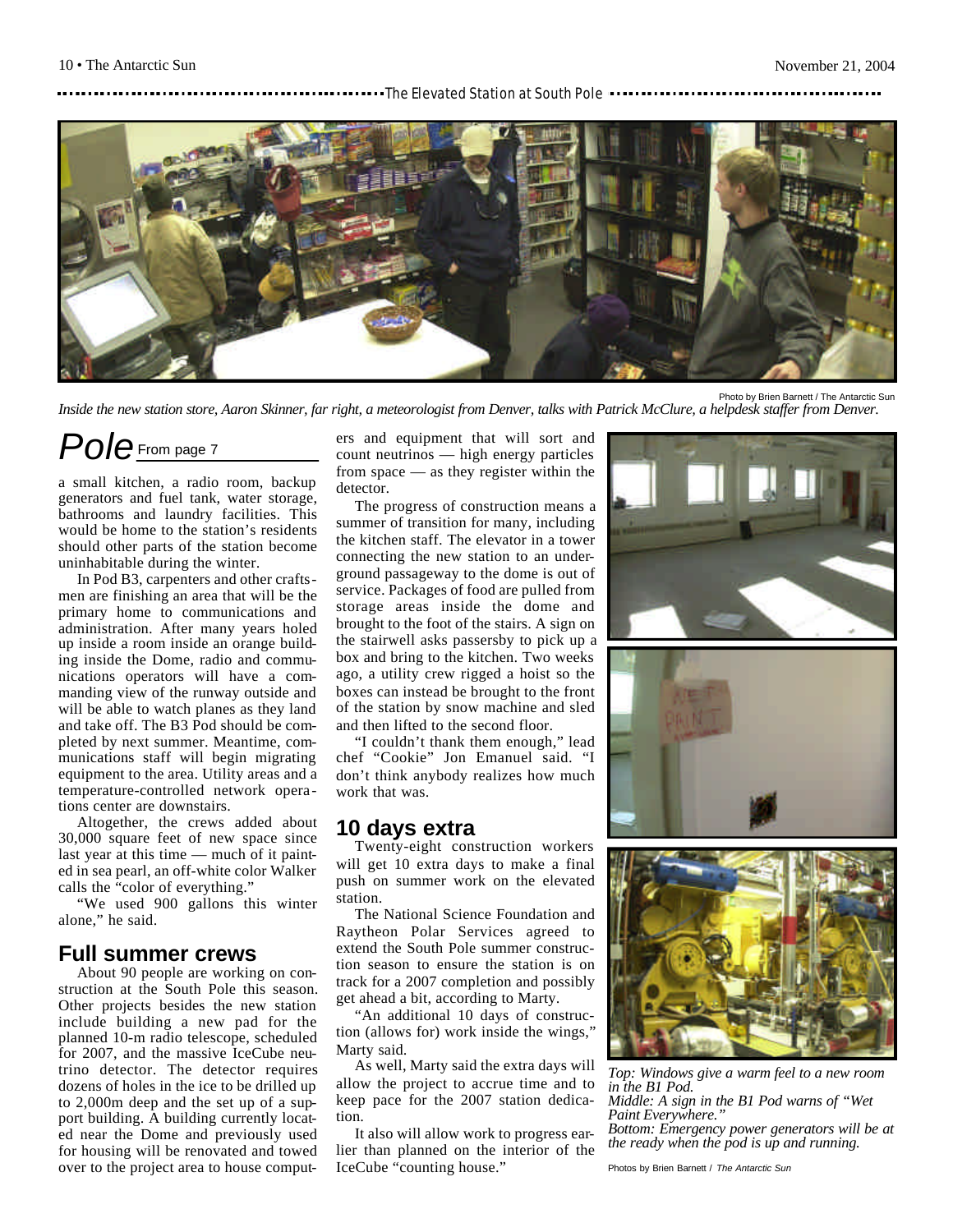### *Seals* From page 1

the researchers, though, because they're covered with snow. The enormous icebergs that broke into the Ross Sea in 2000 are acting as a breakwater before McMurdo Sound, reducing the likelihood that the ice will go out any time soon.

Castellini also suspects the seals can read the underside of the sea ice like a map. And since they've had the same map for so long now, they didn't even need to pop back to the surface to orient themselves before swimming away for good.

One seal a season usually makes a break for it instead of cooperating in the diving research, Castellini said. But it makes no sense to keep putting seals in the dive holes if they all keep leaving. So the team is going to concentrate on other, above ground, aspects of their metabolism study this season, which include doing tests on adult females and pups.

This switch in plans might lead to some exciting new research opportunities for the group. There are significant changes in the seal population this season beyond their ability to leave Fat City on their own.

Another Weddell seal project, led by Robert Garrott of Montana State University, counted about one-third to one-quarter as many pups as there should be at colonies this time of year, and a corresponding drop in pregnant females. Garrott said he does not know where the missing females are. And Castellini's team has found some seals at cracks in the sea ice this year where they don't usually congregate. These "rogue seals" as he calls them, aren't enough to make up for Garrott's missing seals, nor were they pregnant.

"Something has hit the system," Castellini said.

The question is whether the changes in sea ice are causing a physical barrier to the seals, making it difficult or impossible for them to reach their usual breeding grounds, or if the sea ice changes are affecting the ecosystem in such a way that it's no longer a good place for seals.

"Something has changed," Castellini said. "And the question is if it's food or ice."

His team hopes to study the rogue seals this season. By taking samples of hair, blood and whiskers, the scientists could learn what the seals are eating. The scientists would then compare that information to data from previous years to learn if the seals have changed their diet recently. This knowledge will help with seal conservation efforts.

"Transitions are usually the hardest things to catch," said fellow seal researcher Lorrie Rea, with the Alaska Department of Fish and Game.

This opportunity for scientists to track a change in population as it happens is exactly what scientists were unable to do after the



*Mike Castellini looks at an empty dive hole in the sea ice at his Fat City field camp. Castellini and his team of seal researchers had planned to study seals as they dove and resurfaced at the hole. But that work has been put on hold after the first two seals the scientists put in the hole escaped through unseen cracks in the sea ice nearby.*

Exxon Valdez spill in Alaska, Castellini explained. Scientists had almost no data from before the spill on the affected animals in order to analyze the changes that happened after the spill.

"If this truly is the beginning of a change, we're sitting here right on top of it right now," he said. "It could be just fabulous."

#### **Changing priorities**

In the meantime, the scientists have not given up on their original plans for studying seal metabolism. They're just changing their priorities some.

Their goal is not so much to understand seal metabolism for its own sake, but to be able to use that information as a benchmark against which to compare other large carnivores.

"We know next to nothing about how wild carnivores digest food," Castellini said.

The seals, which are huge but generally not aggressive, make much better subjects than, say, a bear or wolf, Castellini said. Scientists would be hard pressed to find a grizzly willing to let researchers take hourly blood samples, as the seals do.

The team worked on this project in 2002. They brought six seals to the Fat City dive hole. The scientists drew blood each time the seal surfaced after a dive. They monitored how quickly controlled levels of fat, carbohydrates and nitrogen, which is a component of protein, lasted in the seal's

blood. The quicker the substance disappears, the more important it is to the seals, Castellini said. Something that's unimportant just sits around, unused in the blood for a long time.

The 2002 study showed that fat, or lipids, disappear in about 40 minutes, carbohydrates in a couple hours, and nitrogen gets partially used in 48 hours, but can linger for six months, Castellini said.

The team planned to do the same thing this year to gather more data and increase their sample size. They also wanted to conduct the same tests on seals that were not diving, but remained on the surface throughout the process. And they planned to do a series of tests on pups, to analyze their lipid metabolism. The pups are basically on a lipid diet from their mother's milk, which is 40 to 50 percent lipid, Castellini said.

Since the diving seals aren't cooperating, the team is going to concentrate instead on the surface seals and the pups this season. The results could shed light on how other wild carnivores digest food.

Castellini uses an analogy of a doctor who can take a person's temperature and know, based on that, if the person is ill. The doctor knows that because humans have had their temperatures taken so many times that it has become clear what a normal temperature should be.

The seal scientists are trying to figure out what normal metabolism rates are for pinnipeds, the category of marine animals that include seals, sea lions and walruses.

Rea's specialty is the Steller sea lion, which are an endangered species in most of their habitat. Researchers can often only get a single blood sample from the sea lions. It's difficult to know whether the animal is nutritionally healthy if researchers have nothing to compare that sample to.

"This gives us a framework where we can go out and understand one sample," Rea said of the seal tests.

The work also has implications for understanding human metabolism.

Seals eat and process an enormous amount of lipids, yet they show no sign of arterial sclerosis, which plagues many people with high-fat diets. Castellini's background is in comparative physiology, so his goal is to compare different animal's biological mechanisms for handling a given problem. If you want to study lipids, he said, then you take an animal that processes them poorly and compare it to an animal that processes them well. Then you try to learn from the animal that is doing something right.

For any challenge in biology, Castellini said, "there is an animal that has solved this problem. Your job is to find the animal and ask the right questions."

*NSF-funded research in this story: Mike Castellini, University of Alaska at Fairbanks*